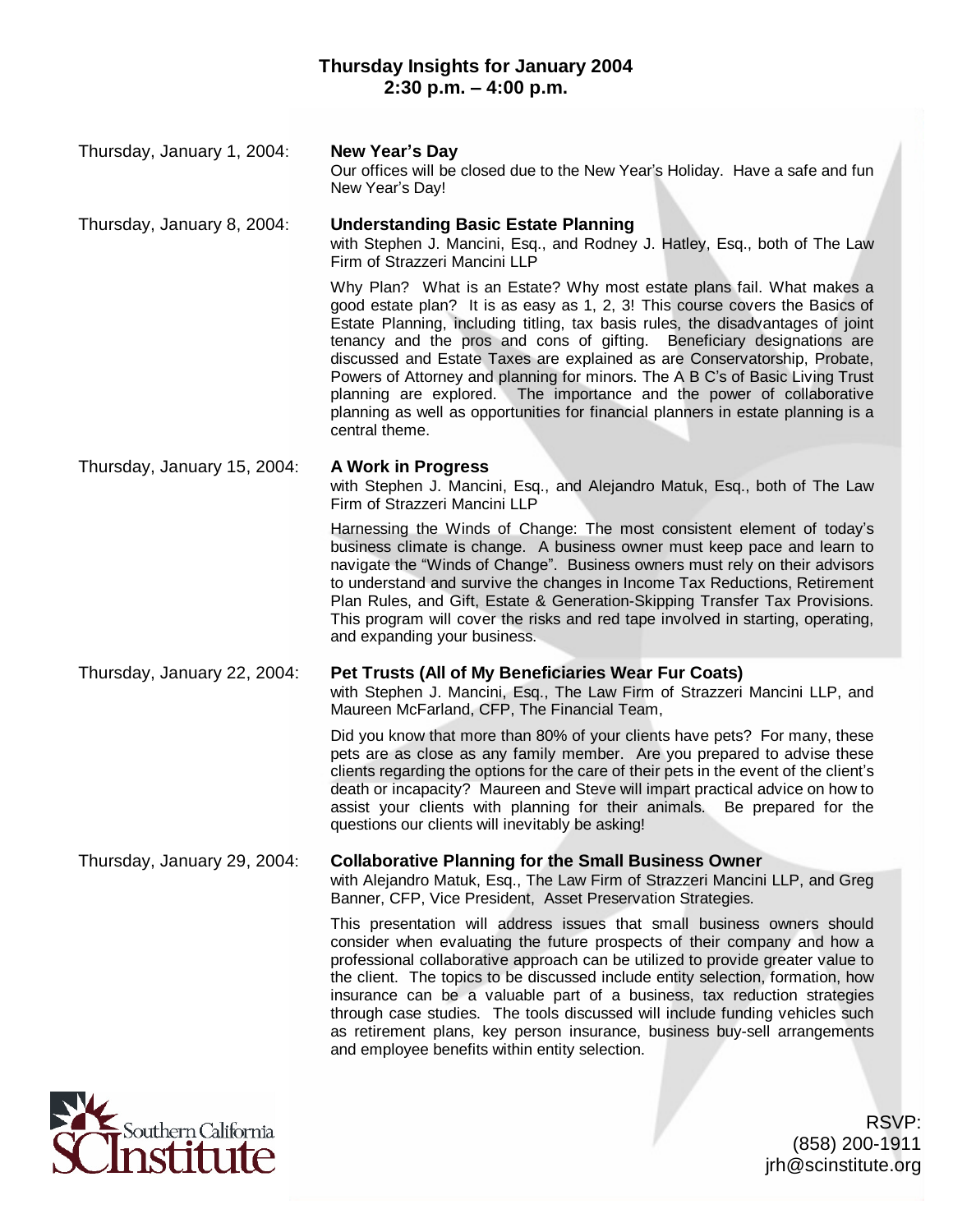## Thursday, February 5, 2004: **1031 Exchanges: Highly Appreciated Property**

with Maureen L. Verduyn, CFP™, The Financial Team, Inc., and John L. Jenkins, CFP™, CSA, EA, Asset Preservations Strategies, Inc.

John and Maureen will present on Internal Revenue Code section 1031 (also known as "like-kind") exchanges of highly appreciated property. Among the topics they will cover are reasons why investors exchange; the types of exchanges available; exchange requirements; replacement property alternatives; issues facing replacement property alternatives; and rules of identification.

## Thursday, February 12, 2004: **Basic Estate Planning Plus – A Short Review of Basic Planning Plus Irrevocable Life Insurance Trusts (ILITs)**

with Rodney J. Hatley, Esq., and Stephen J. Mancini, Esq.

Following a short overview of the basics of estate planning, from title considerations to beneficiary designations and "ABC" trusts, this course provides a detailed review of the intricacies of Irrevocable Life Insurance Trusts and how they really work. ILITs are an incredibly powerful estate planning tool allowing your clients to pass their estates to their loved ones intact by avoiding or substantially lessening the impact of the estate tax.

#### Thursday, February 19, 2004: **Entity Choices**

with Alejandro Matuk, Esq., and Stephen J. Mancini, Esq.

Evaluating The Entities - Steve and Alex will discuss and survey each business entity option. Multiple considerations dictate which choice of entity, for example: What are the business goals of the owner(s)? How does ownership, liability protection, capitalization, management, sale of the business, estate planning, taxation, and owner and employee benefits affect the choice of business entity? Learn The Entity Choice Matrix.

### Thursday, February 26, 2004: **FLP's, Are They Still Usable?**

with David Anderson, Esq., The Office of David Anderson, and Joseph J. Strazzeri, Esq.

David and Joe will discuss the major IRS weapons and arguments of lack of economic substance, gift on formation, restrictions on the right to sell or use, applicable restrictions, retained interest, retained ability to direct, lack of marketing ability, minority interest, the Strangi string of cases and the recent Stone case. This technical information will be worked into a practical and understandable set of ideas which will explain that proper FLP planning, through organization, structure and ongoing operations; is alive, well and still valuable for most of our high net worth clients.

> RSVP: (858) 200-1911 rjh@scinstitute.org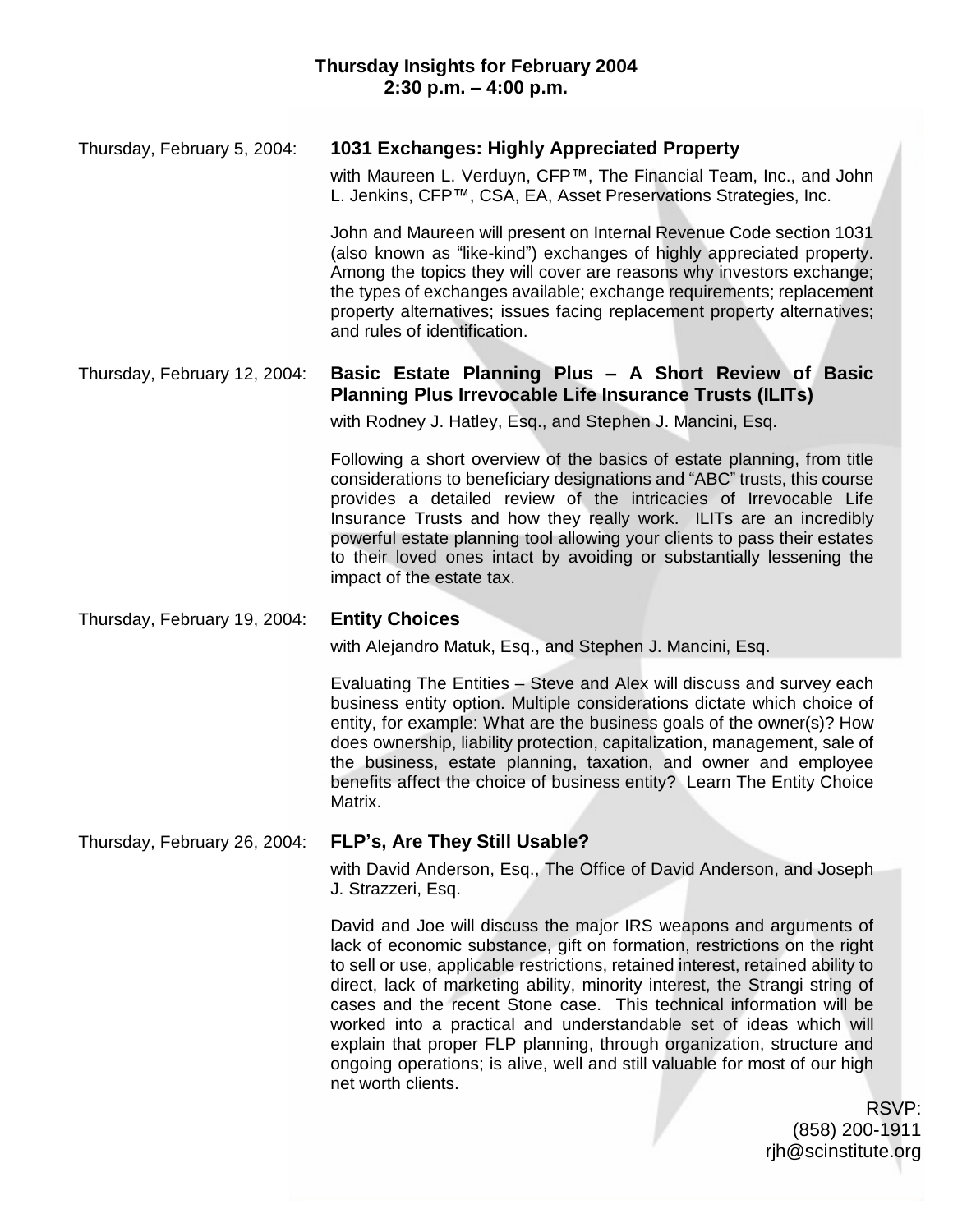#### Thursday, March 4, 2004: **Protection: Risk Management and Insurance**

with Ron Ceniceroz, Senior Planner, and John L. Jenkins, CFP™, CSA, EA, both of Asset Preservation Strategies, Inc.

Ron and John will present this program's first course covers the basics of risk management and protection using various strategies and insurance. There are many types of insurance that should be addressed with a client. We will help you identify various types of policies, their purpose, and when to use them. We will also break down an insurance policy and help clear up the confusion of insurance.

#### Thursday, March 11, 2004: **Medi-Cal: The 3 Lies and 8 Mistakes**

with Eleanor R. Minsky, Esq., and Stephen J. Mancini, Esq.

This course surveys the current rules and planning techniques. Eleanor and Steve will help answer these questions as well as many others: What is Medi-Cal? What are the rules? Can insurance or annuity planning help? Is Medi-Cal different from Medicare? Is Medi-Cal planning pare of estate planning? Is this type of planning ethical? What are the rules for qualifying? Can the state or federal government take the home? What about claims against the family to recover expenses on behalf of a loved one?

# Thursday, March 18, 2004: **Employee Benefits for All**

with Gregory Banner, CFP™, Asset Preservation Strategies, Inc., and Alejandro Matuk, Esq.

Often entrepreneurs want to help employees, but want to disproportionately help themselves. Beyond fringe benefits, Greg and Alex will discuss what methods are available to compensate and motivate key employees, including owner-employees on a discriminatory basis. For example: Deferred-compensation plans, stock bonus and stock option plans as well as life insurance as a benefit.

# Thursday, March 25, 2004: **Selling Appreciated Property without Paying Taxes**

with Maureen Verduyn, CFP™, M.Ed., The Financial Team, Inc., and Cathryn Low, Langston & Low

Maureen and Cathryn will present on Internal Revenue Code section 1031 (also known as "like-kind") exchanges of highly appreciated property. Among the topics they will cover are reasons why investors exchange; the types of exchanges available; exchange requirements; replacement property alternatives; issues facing replacement property alternatives; and rules of identification.



RSVP: (858) 200-1911 jrh@scinstitute.org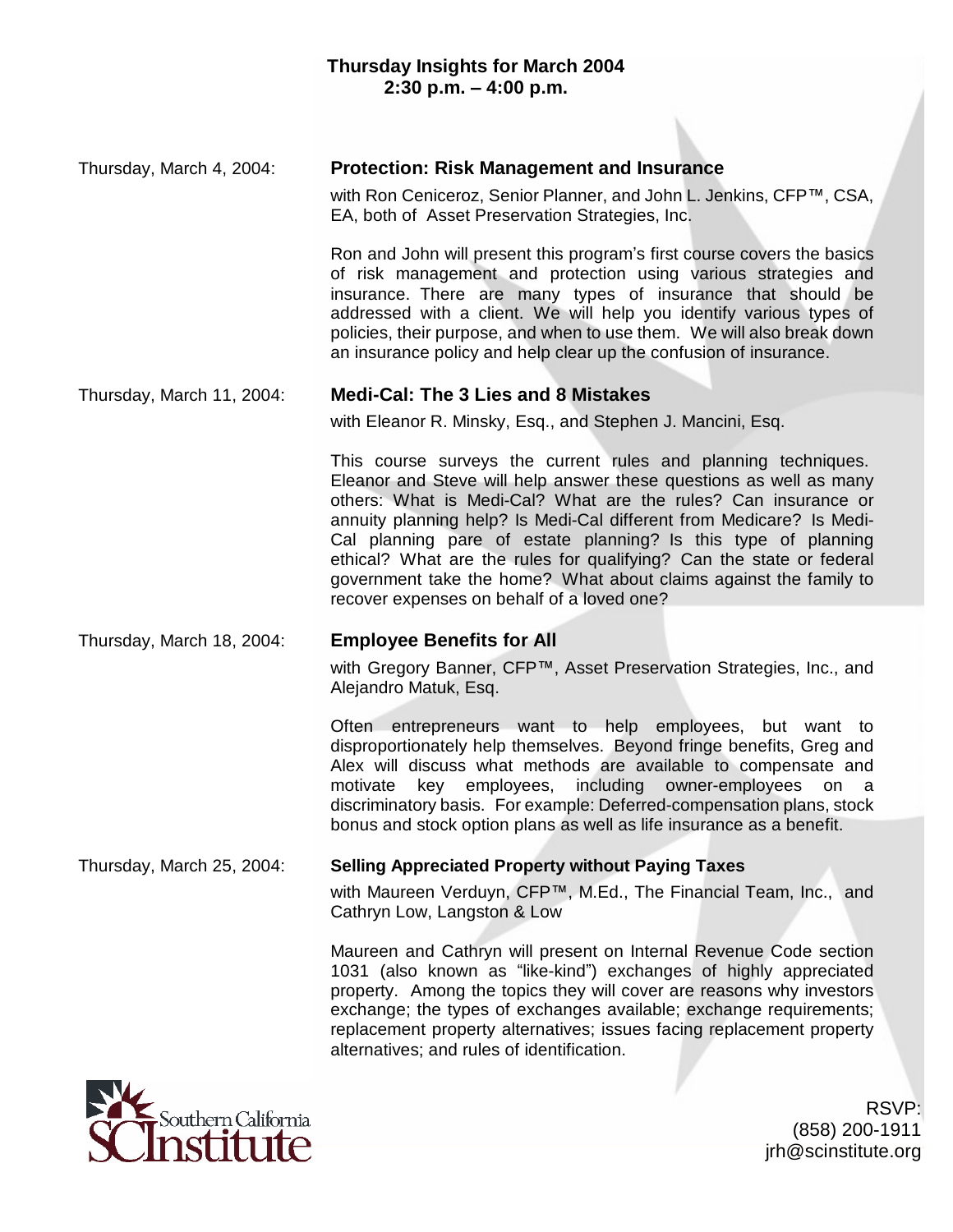## **Thursday Insights for April 2004 2:30 p.m. – 4:00 p.m.**

Thursday, April 1, 2004: **Stock Options** with John L. Jenkins, CFP™, CSA, EA, Asset Preservation Strategies, Inc, and Peter Myers, Esq., The Myers Law Firm LLP

> Stock options have become an important aspect of compensation provided by employers to employees, particularly executives and other highly compensated employees. Many of our clients have been awarded stock options and these options represent a potentially significant portion of client wealth. Therefore, understand how stock options work and how they may fit into clients' overall financial strategies is important to us as advisors.

### Thursday, April 8, 2004: **The Alphabet Soup of Advanced Estate Planning**

with Rodney J. Hatley, Esq., and Stephen J. Mancini, Esq.

A summary of basic and basic plus estate planning followed by a survey of advanced estate planning techniques and why financial, tax and accounting professionals, as well as other professional planners, need to be familiar with these techniques. This course deals with how to minimize the wealth (estate) tax through charitable giving and discounting techniques. Learn the basics of the alphabet soup, e.g., Charitable Remainder Trusts (CRT), Charitable Lead Trusts (CLT), Qualified Personal Residence Trusts (QPRT), Grantor Retained Annuity Trusts (GRAT), Family Limited Partnerships (FLP), and Liquid Asset Protection Trusts (LAPT). Gain knowledge of how life insurance can play an important role in these advanced plans.

#### Thursday, April 15, 2004: **Employee Benefits for All**

with Ron Ceniceroz, Senior Planner, Asset Preservation Strategies, Inc., and Alejandro Matuk, Esq.

Fringe benefits are usually offered by an employer to attract and keep good employees. The most popular plans are reviewed, for example: Qualified retirement plans, defined-benefit plans, defined-contribution plans, and simplified retirement plans. These plans must be non-discriminatory. Which plan may be best for a particular business is addressed by "Evaluating Retirement Plans" from the perspectives of business goals, cost, and complexity.

#### Thursday, April 22, 2004: **Pre and Post Retirement Planning**

with Pamela S. Lint, Pamela S. Lint & Associates, and John L. Jenkins, CFP™, CSA, EA, Asset Preservation Strategies, Inc

Most Americans are unaware of whether or not they are able to retire. Our objective is to help you identify retirement-related issues that will help your clients understand some of the techniques available to help them develop a retirement strategy. We will also discuss traps and pitfalls that many retirees encounter.

#### Thursday, April 29, 2004: **Wine Tour of Italy's Top Three Regions**

with Deborah A. Lazear, Certified Wine Specialist, C.I.M., P.M. gr., Joseph J. Strazzeri, Esq.

Italy's wines, both red and white, are as diverse as its people. Three key regions of quality wines are: Piedmont, Tuscany, and the TreVienze. Come taste, compare, and expand your knowledge with the Southern California Institute. RSVP: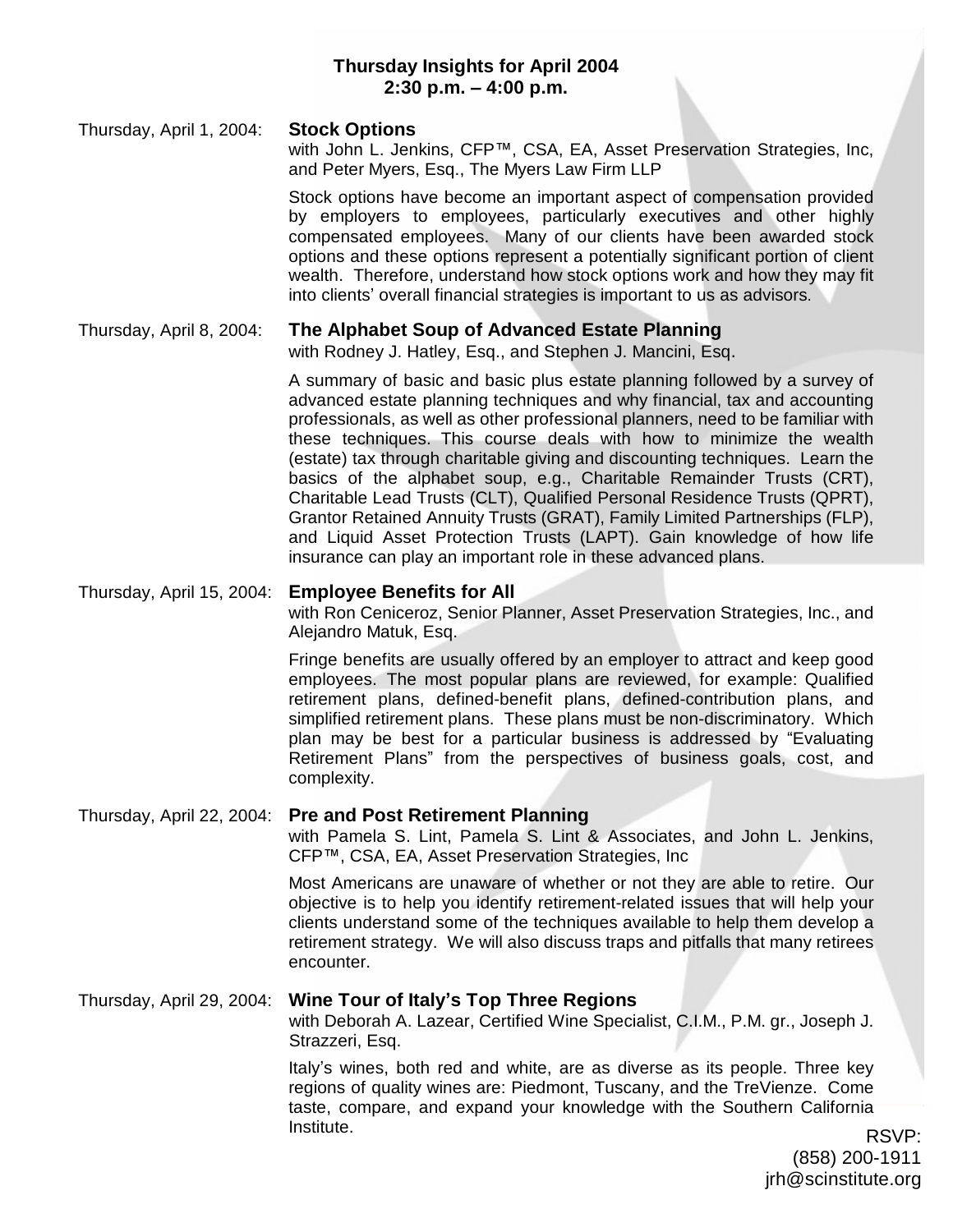#### **Thursday Insights for May 2004 2:30 p.m. – 4:00 p.m.**

| Thursday, May 6, 2004: | Are You Referable: The Practice Experience<br>with Stacy L. DenHerder, Esq., DenHerder & Associates, and<br>Joseph J. Strazzeri, Esq.                                                                                                                                                                                                                                                                                  |
|------------------------|------------------------------------------------------------------------------------------------------------------------------------------------------------------------------------------------------------------------------------------------------------------------------------------------------------------------------------------------------------------------------------------------------------------------|
|                        | We are living at a time when extraordinary estate and wealth<br>strategies planning advisors are needed like never before. As a<br>result, the public is searching for answers on how to preserve and<br>protect what they have; and for answers on how to thrive into the<br>future. This course is a dialogue on professional collaboration and<br>the tupe of proctice your referrel courses and cliente experience |

the type of practice your referral sources and clients experienceyour practice as seen through the eyes of others. It introduces you to techniques in which you and your team may use to gain the skills and quiet confidence to position your practice in the forefront of your community and how you can become a "referable" resource to others. Your practice is like no other and should be unique to you.

#### Thursday, May 13, 2004: **Trustee Training: Rights & Responsibilities**

with Rodney J. Hatley, Esq., and Stephen J. Mancini, Esq.

A client or a client's family member has just passed away and now the successor trustee must serve as trustee of the living trust. Are you prepared to handle the myriad of questions that successor trustees will have regarding their rights and responsibilities? Are you aware that tax and investment advice may be different in these situations? To help avoid personal liability, a trustee must seek professional financial, accounting and legal advice. This course is an overview of the legal and procedural requirements of trust administration to assist trustees and their advisors to properly discharge their duties. It addresses the need for legal, tax, accounting, and complete investment planning in trust administration.

### Thursday, May 20, 2004: **Exit Strategies and Business Succession**

with Greg Banner, CFP™, Asset Preservation Strategies, Inc., and Alejandro Matuk, Esq.

Often entrepreneurs want to help employees, but want to disproportionately help themselves. Beyond fringe benefits, what methods are available to compensate and motivate key employees, including owner-employees on a discriminatory basis. For example: Deferred-compensation plans, stock bonus and stock option plans as well as life insurance as a benefit.

### Thursday, May 27, 2004: **Investment Principles**

with Maureen Verduyn, CFP™, The Financial Team, Inc., and John L. Jenkins, CFP™, CSA, EA, Asset Preservation Strategies, Inc.

You will learn about the many types of investment vehicles and opportunities for their use. We will also discuss developing a clear understanding of clients' goals and objectives along with understanding the risk /return characteristics of various investments.RSVP: (858) 200-1911

jrh@scinstitute.org

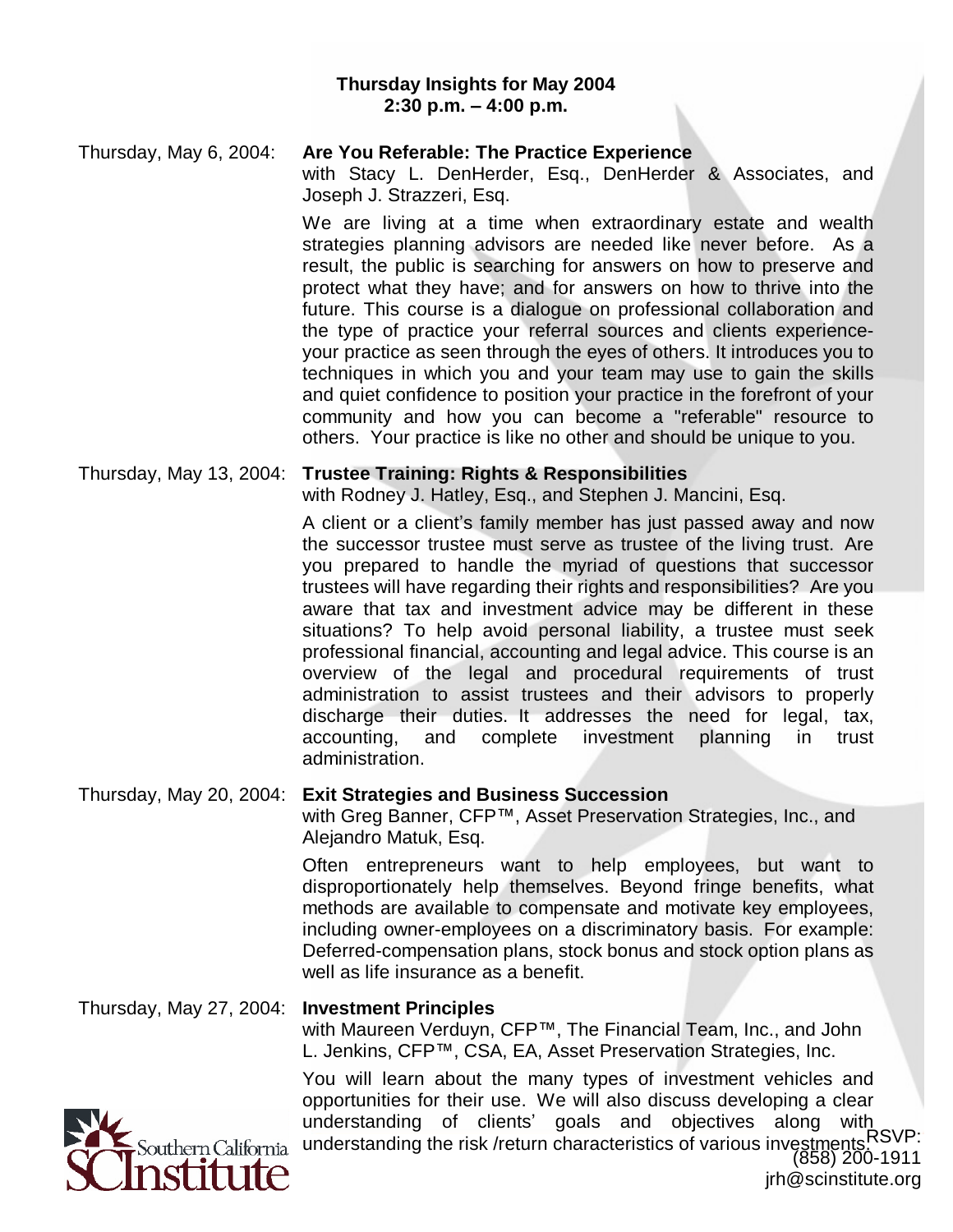# **Thursday Insights for June 2004 2:30 p.m. – 4:00 p.m.**

### Thursday, June 3, 2004: **Are You Referable: The Practice Experience**

with Stacy L. DenHerder, Esq., DenHerder & Associates, and Joseph J. Strazzeri, Esq.

We are living at a time when extraordinary estate and wealth strategies planning advisors are needed like never before. As a result, the public is searching for answers on how to preserve and protect what they have; and for answers on how to thrive into the future. This course is a dialogue on professional collaboration and the type of practice your referral sources and clients experienceyour practice as seen through the eyes of others. It introduces you to techniques in which you and your team may use to gain the skills and quiet confidence to position your practice in the forefront of your community and how you can become a "referable" resource. Your practice is like no other and should be unique to you.

### Thursday, June 10, 2004: **Attracting and Working with Affluent Families**

with Rodney J. Hatley, Esq., and Stephen J. Mancini, Esq.

What is affluent? Are affluent clients unlike other clients? Should the process for dealing with an affluent client be different? After a short review of previous courses, this course discusses those differences. In addition: The critical importance of a collaborative team and a collaborative process, why affluent clients have a unique concept of money, the notion of "it is not what it's about", third party credibility, "shining the light"; and the value of proper referrals and referral protocols. As a collaborative team member, you are always prepared to help.

### Thursday, June 17, 2004: **Attracting and Working with Business Owners**

with Joseph J. McGuire, Esq., CPA, The Law Office of Joseph J. McGuire, and Joseph J. Strazzeri, Esq.

Business owners have their own special way of thinking. Often, a business owner's most important "child" is the business. Many entrepreneurs spend the majority of their time with their business. This course surveys the different ways business owner's approach their business and their planning. It is an essential dialogue and will assist professional advisors in approaching, working with, and counseling to close with business owners.

### Thursday, June 24, 2004: **Tax Reduction Strategies**

with Greg Banner, CFP™, Asset Preservation Strategies, Inc., and Joseph J. McGuire, Esq., CPA, The Law Office of Joseph J. McGuire Do your clients work with a tax planner or a scorekeeper? We will go over some of the strategies clients should be aware of the whole year around to help reduce their tax liability. We will help you

become pro-active with your clients in identifying opportunities about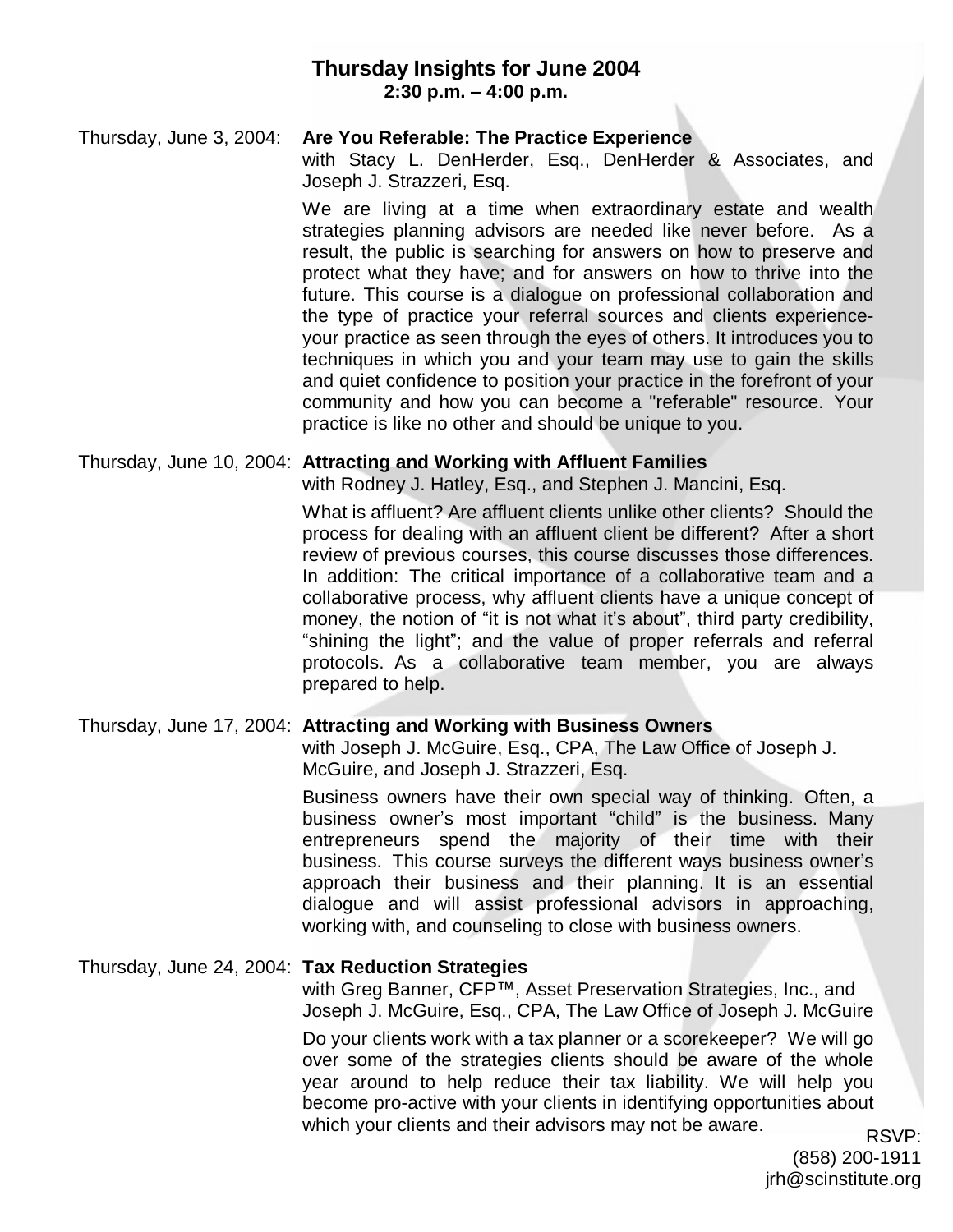# **Thursday Insights for July 2004 2:30 p.m. – 4:00 p.m.**

#### Thursday, July 1, 2004: **Trustee Training – Rights and Responsibilities**

with Margaret R. Lombardo, CFP, EA, The Financial Team, Inc., and Joseph J. Strazzeri, Esq.

A client or a client's family member has just passed away and now the successor trustee must serve as trustee of the living trust. Are you prepared to handle the myriad of questions that successor trustees will have regarding their rights and responsibilities? Are you aware that tax and investment advice may be different in these situations? To help avoid personal liability, a trustee must seek professional financial, accounting and legal advice. This course is an overview of the legal and procedural requirements of trust administration to assist trustees and their advisors to properly discharge their duties. It addresses the need for legal, tax, accounting, and complete investment planning in trust administration.

### Thursday, July 8, 2004: **Understanding Basic Estate Planning**

with Rodney J. Hatley , Esq., and Alejandro Matuk, Esq.

Why Plan? What is an Estate? Why most estate plans fail. What makes a good estate plan? It is as easy as 1, 2, 3! This course covers the Basics of Estate Planning, including titling, tax basis rules, the disadvantages of joint tenancy and the pros and cons of gifting. Beneficiary designations are discussed and Estate Taxes are explained as are Conservatorship, Probate, Powers of Attorney and planning for minors. The A B C's of Basic Living Trust planning are explored. The importance and the power of collaborative planning as well as opportunities for financial planners and accountants in estate planning is a central theme.

### Thursday, July 15, 2004: **A Work In Progress**

with Alejandro Matuk, Esq., and Gregory R. Banner, CFP, Asset Preservation Strategies, Inc.

Harnessing the Winds of Change: The most consistent element of today's business climate is change. Understanding business owners' concerns and the way they think provides a competitive edge. A business owner must keep pace and learn to navigate the "Winds of Change"; so must that business owner's advisors. Business owners must rely on their advisors to understand and survive the changes in Income Tax Reductions, Retirement Plan Rules, and Gift, Estate & Generation-Skipping Transfer Tax Provisions.

### Thursday, July 22, 2004: **Annuity Contract Structure**

with Ronald R. Ceniceroz, Senior Planner, Asset Preservation Strategies, Inc., and Andy McLaughlin, Regional Wholesaler, Nationwide Insurance Company

Ron and Andy will cover the issues regarding basic contract structure and taxation of annuities, they will teach how proper contract structure can help minimize unexpected tax penalties. They will also discuss how to avoid common annuity contract mistakes such as owner vs. annuitant-driven contracts, spousal continuation, gifting of contracts, and other gifting issues.

# Thursday, July 29, 2004: **"Flight of France" Wine Tasting Event**

with Jesse Lubell, Key Account Specialist, French Paradox, and Joseph J. Strazzeri, Esq.

Come and enjoy the SCI's fourth wine tasting event hosted by Jesse Lubell, a local wine tasting host. We will explore the wonderful array of the French wines with a special emphasis on the Southern Rhone, Province and Bordeaux Regions. Jesse will provide useful information unique to each wine featured and hopefully enlighten us all on the different aspects of French wine. Space fills quickly so please RSVP in advance for this event.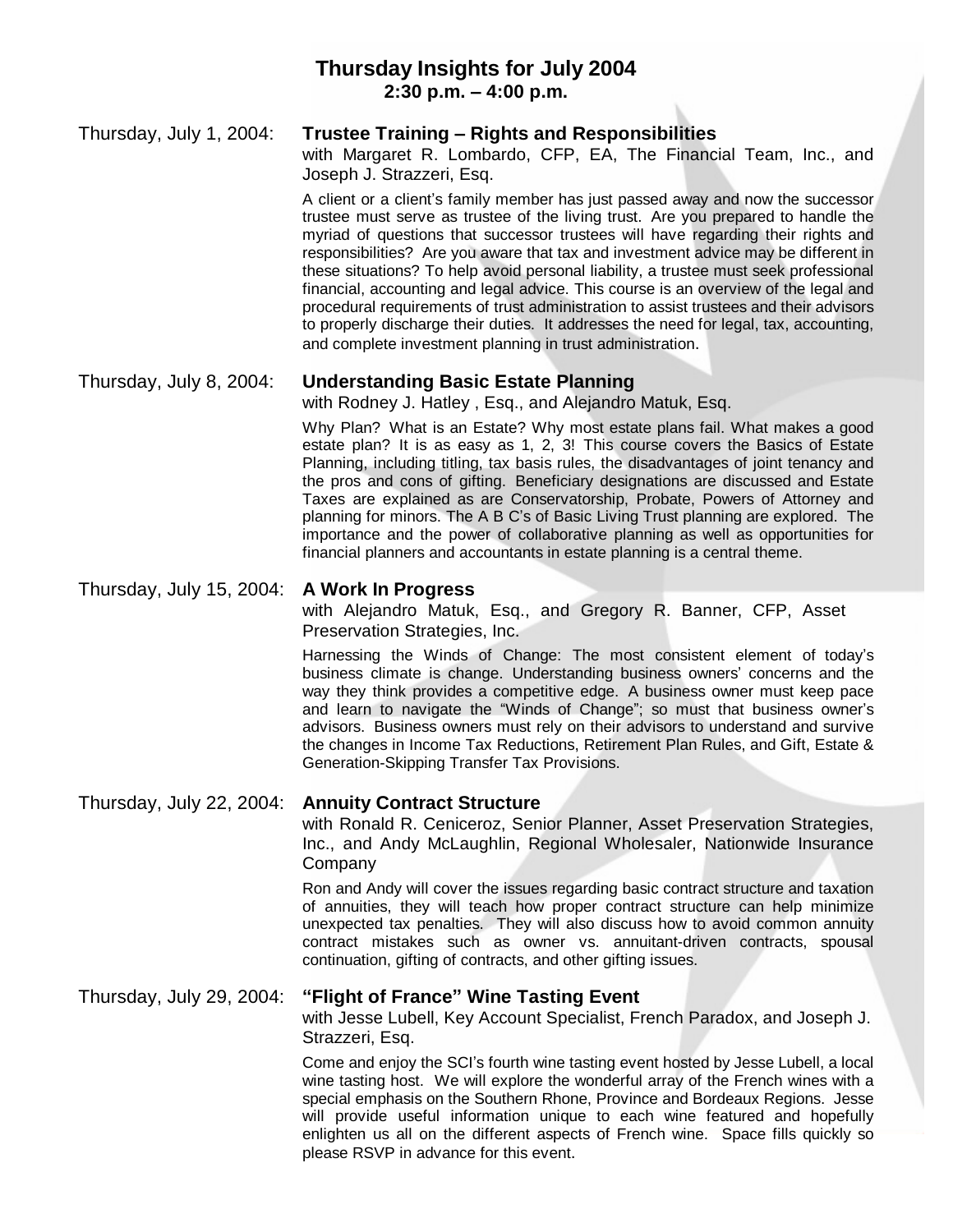## Thursday, August 5, 2004: **How to Attract and Work with Business Owners**

with Joseph J. Strazzeri, Esq., and Jennifer Hartwell, The Founders Group

Is your practice structured to offer comprehensive business planning? Joe and Jen will review how collaboration, organization and process are the keys to adding business consulting to a legal or financial practice. Marketing and implementation materials included and covered are from each a business consulting firm and a law firm. Parts of the presentation materials were presented to our friends and colleagues at the National Network of Estate Planning Attorneys and we are therefore obligated to note here that those materials have a shared copyright. Time permitting, the last part of the session reviews a client presentation of "A Better Business, A Better Life – Process for Profit, Focus and Quality of Life" with narration and practical application.

# Thursday, August 12, 2004: **Basic Estate Planning Plus – A Short Review of Basic Planning Plus Irrevocable Life Insurance Trusts (ILITs)**

with Rodney J. Hatley, Esq., and Joseph J. Strazzeri, Esq.

Following a short overview of the basics of estate planning, from title considerations to beneficiary designations and "ABC" trusts, this course provides a detailed review of the intricacies of Irrevocable Life Insurance Trusts and how they really work. ILITs are an incredibly powerful estate planning tool allowing your clients to pass their estates to their loved ones intact by avoiding or substantially lessening the impact of the estate tax.

#### Thursday, August 19, 2004: **Entity Choices**

with Greg Banner, CFP™, Asset Preservation Strategies, Inc. and Alejandro Matuk, Esq.

Evaluating The Entities – Greg and Alex will discuss and survey each business entity option. Multiple considerations dictate which choice of entity, for example: What are the business goals of the owner(s)? How does ownership, liability protection, capitalization, management, sale of the business, estate planning, taxation, and owner and employee benefits affect the choice of business entity? Learn The Entity Choice Matrix.

### Thursday, August 26, 2004: **The 5 Ways Out of Highly Appreciated Property**

with Todd F. Williams, Esq., Argus Realty Investors, and Joseph J. Strazzeri, Esq.

You have probably heard of 1031 Exchanges, T.I.C.'s and Triple Nets. There are at least 5 ways to sell highly appreciated property and avoid, or delay, the tax consequences. Joe and Todd will discuss and compare options and opportunities for both advisors and clients.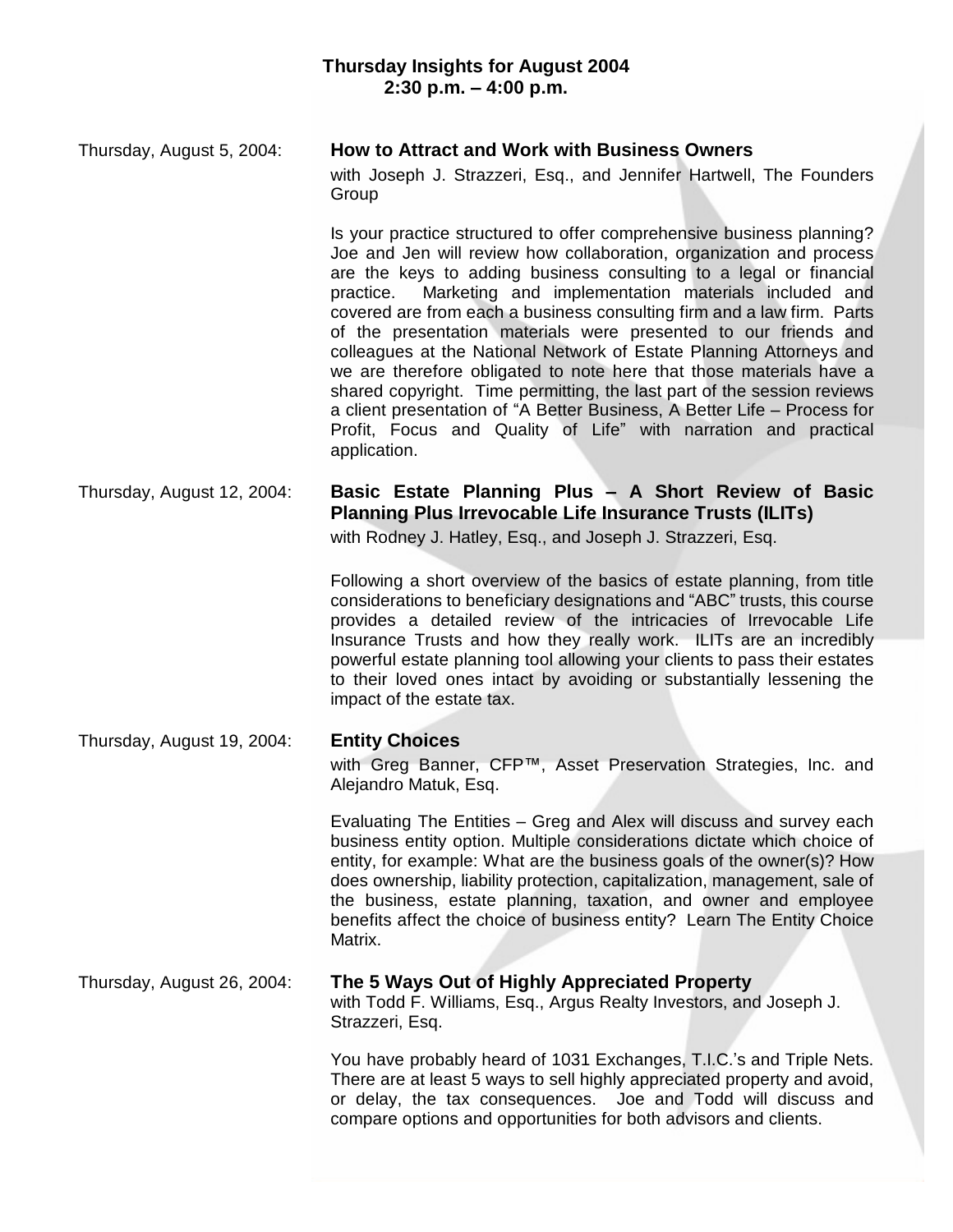#### Thursday, September 2, 2004: **Medi-Cal: The 3 Lies and 8 Mistakes**

with Eleanor Minsky, Esq., and Stephen J. Mancini, Esq.

This is a confusing area of the law and financial planning that is constantly changing. What happens when a loved one must have long term health care (nursing home, convalescent hospital or in home care)? How does a family provide for the long term care of a loved one, while assuring the financial security of those still living at home?

This course surveys the current rules and planning techniques. It answers these questions as well as many others: What is Medi-Cal? What are the rules? Can insurance or annuity planning help? Is Medi-Cal different from Medicare? Is Medi-Cal planning part of estate planning? Is this type of planning ethical? What are the rules for qualifying? Can the state or federal government take the home? What about claims against the family to recover expenses on behalf of a loved one?

# Thursday, September 9, 2004: **Employee Benefits for All**

with Gregory R. Banner, CFP, and Ronald R. Ceniceroz, Senior Planner, both of Asset Preservation Strategies, Inc.

Fringe benefits are usually offered by an employer to attract and keep good employees. The most popular plans are reviewed, for example: Qualified retirement plans, defined-benefit plans, defined-contribution plans, and simplified retirement plans. These plans must be non-discriminatory. Which plan may be best for a particular business is addressed by "Evaluating Retirement Plans" from the perspectives of business goals, cost, and complexity.

#### Thursday, September 16, 2004: **Avoiding Liability for the Mistakes (and Fraud) of others: Risk Management for Investment Professionals.**

with Peter Myers, Esq., The Myers Law Firm, and Joseph Strazzeri, Esq.

Most financial advisors understand the rues of suitability "know your customer" prudent investor, and modern portfolio theory. However, many investments professionals become targets in lawsuits by victims as a result of the misdeeds of others. This workshop will address and discuss steps that an investment professional can take to ensure that their exposure to such risks is minimized. Peter Myers, with a back ground in plaintiff's-side securities litigation will discuss specific measures and plans that an advisor can take to collaborate with, hire, train and supervise agents, employees and strategic partners.

#### Thursday, September 23, 2004: **The 5 Ways Out of Highly Appreciated Property**

with Todd F. Williams, Esq., Argus Realty Investors, and Joseph J. Strazzeri, Esq.

You have probably heard of 1031 Exchanges, T.I.C.'s and Triple Nets. There are at least 5 ways to sell highly appreciated property and avoid, or delay, the tax consequences. Joe and Maureen will discuss and compare options and opportunities for both advisors and clients.

### Thursday, September 30, 2004: **Set-Up for the Perfect Dinner Party**

with Deborah A. Lazear, Certified Wine Specialist, C.I.M., P.M.gr, and Joseph J. Strazzeri, Esq.



From beginning to end the wines that make the memories for your holiday party. No run of the mill wines here, each one a stand-alone stellar sip. Come, learn, leave, and dazzle your guests.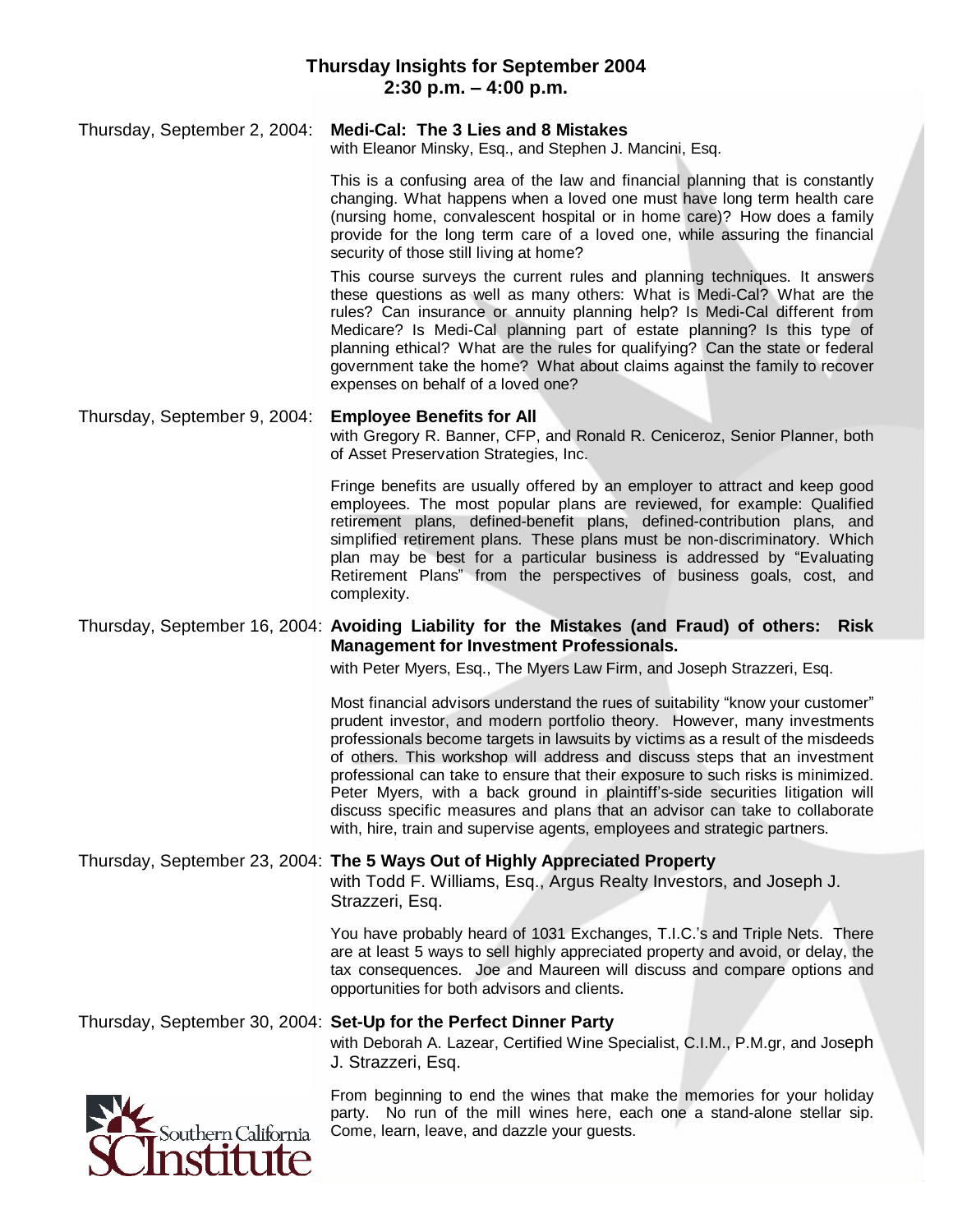## Thursday, October 7, 2004: **The Good, The Bad, and The Ugly of Real Estate Mortgages**

with Dave Walling, AVP, National City Mortgage and Margo Gallen-Toles, Director of Advanced Client Relations, Asset Preservation Strategies, Inc.

Fixed rate, ARM, 100% financing, No down, low down, interest only, HELOC, etc.,etc.,etc. What do they all mean. What is the right loan (or the wrong loan) for you or your clients? Learn from an industry leader all about residential home loans and how they can be used to your advantage while avoiding the pitfalls of loans that seem to be too good to be true (and usually are!).

#### Thursday, October 14, 2004: **Key Employee Benefits**

with Gregory R. Banner, CFP™, Asset Preservation Strategies and Alejandro Matuk, Esq.

Often entrepreneurs want to help employees, but want to disproportionately help themselves. Beyond fringe benefits, what methods are available to compensate and motivate key employees, including owner-employees on a discriminatory basis. For example: Deferred-compensation plans, stock bonus and stock option plans as well as life insurance as a benefit.

### Thursday, October 21, 2004: **The Alphabet Soup of Advanced Estate Planning**

with Stephen J. Mancini, Esq., and Rodney J. Hatley, Esq.

A summary of basic and basic plus estate planning followed by a survey of advanced estate planning techniques and why financial, tax and accounting professionals, as well as other professional planners, need to be familiar with these techniques. This course deals with how to minimize the wealth (estate) tax through charitable giving and discounting techniques. Learn the basics of the alphabet soup, e.g., Charitable Remainder Trusts (CRT), Charitable Lead Trusts (CLT), Qualified Personal Residence Trusts (QPRT), Grantor Retained Annuity Trusts (GRAT), Family Limited Partnerships (FLP), and Liquid Asset Protection Trusts (LAPT). Gain knowledge of how life insurance can play an important role in these advanced plans.

### Thursday, October 28, 2004: **Dementia and the Family in Crisis**

with Melissa Lucas, BS Psychology, Eldercare Consultant, and Susan Soest, MSW, Geriatric Care Manager, both of LivHOME Inc.

Family dynamics can be the root of many dysfunctional interactions. Families often seek your advice when a crisis occurs which can impact you, your staff and the outcome of the business you are trying to conduct. In addition, as your client ages there are many subtle changes which may occur and it is those changes that may cause you to question the ethical and legal consequences of your role with the family. You will learn several skills to help you and your staff better recognize some of the red flags associated with dementia and how to work with a family in crisis. Understanding your aging client will enable you to determine what steps to take and properly refer to an outside resource that has experience with the elderly. You can empower the family to make sound decisions so that everyone can move on with business.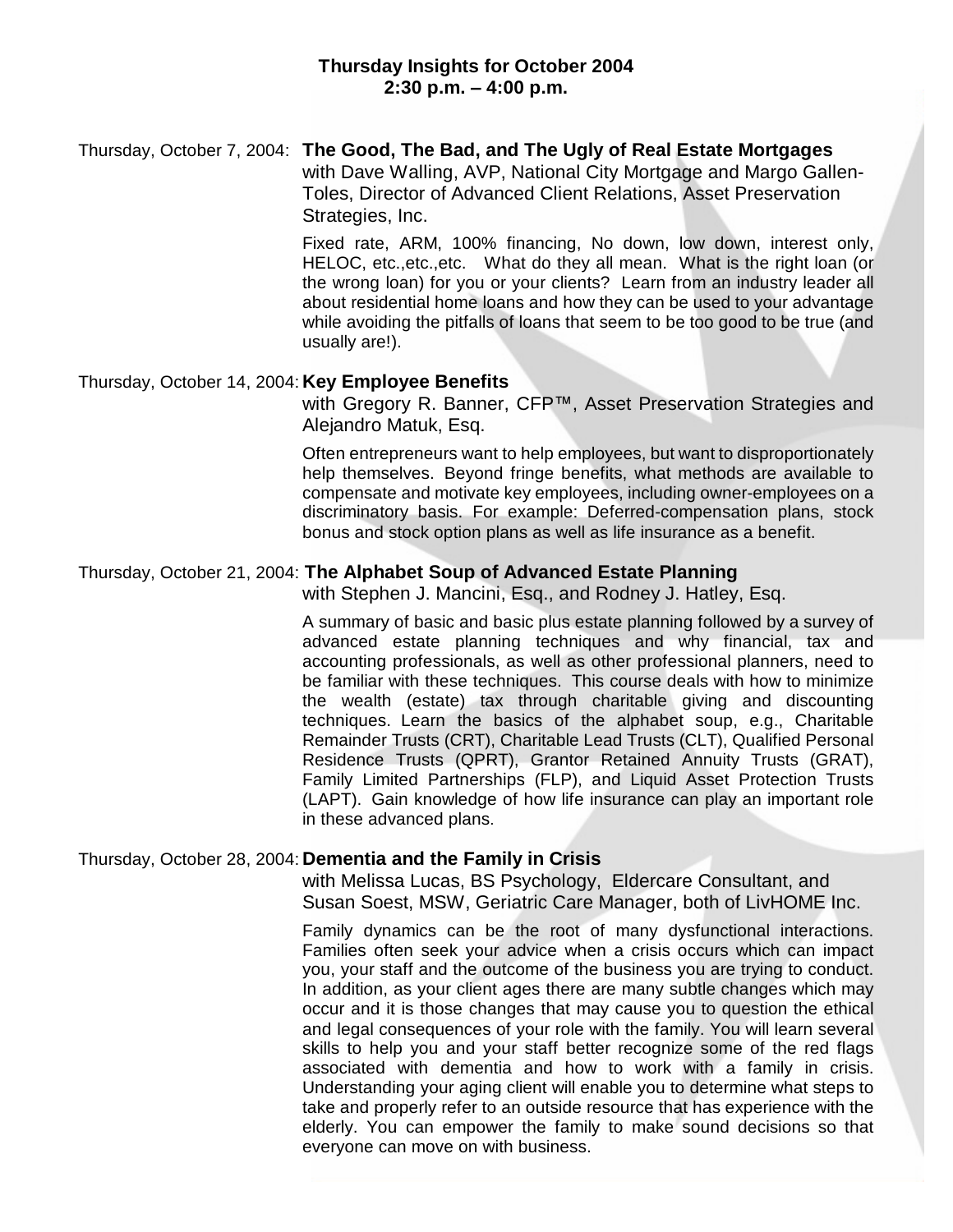# Thursday, November 4, 2004: **Trustee Training: Rights and Responsibilities**

with Stephen J. Mancini, Esq., and Rodney J. Hatley, Esq.

A client or a client's family member has just passed away and now the successor trustee must serve as trustee of the living trust. Are you prepared to handle the myriad of questions that successor trustees will have regarding their rights and responsibilities? Are you aware that tax and investment advice may be different in these situations? To help avoid personal liability, a trustee must seek professional financial, accounting and legal advice. This course is an overview of the legal and procedural requirements of trust administration to assist trustees and their advisors to properly discharge their duties. It addresses the need for legal, tax, accounting, and complete investment planning in trust administration.

# Thursday, November 11, 2004: **Exit Strategies and Succession/Estate Planning** with Greg Banner, Asset Preservation Strategies, Inc., and Alejandro Matuk, Esq.

After years of hard work, planning, and sacrifice, owners find themselves frustrated with the limited perceived options at hand. Sale, disability, death, and retirement are eventualities that all business owners must face at some point. It is clearly best to plan for these events so that the desired result will be obtained while minimizing taxes. This course reviews succession planning, business valuation, selling to co-owners, selling to employees, giving to family members, selling to outsiders; and estate planning concerns.

#### Thursday, November 18, 2004: **Special Needs Trusts – Unique and Comprehensive Answers** with Kim Maguire, CFP™, Merrill Lynch, and Joseph J. Strazzeri, Esg.

What comes to mind when you hear the term "special needs"? Challenges? A different focus on life issues? Special needs are the financial, psychological, and familial challenges facing clients who have a disabled child or loved one. Families with special needs have to communicate with several different specialists and professionals – from attorneys and trustees to financial planners and caseworkers. Come learn more about Special Needs Trusts and the other financial options available today – because in reality, no matter how wealthy a family is, wealth can diminish rapidly with long-term, lifetime care.

#### Thursday, November 25, 2004: **Thanksgiving Holiday**

Have a wonderful holiday from the entire Southern California Institute Team. We hope that you enjoy the time with all your friends, family and loved ones.